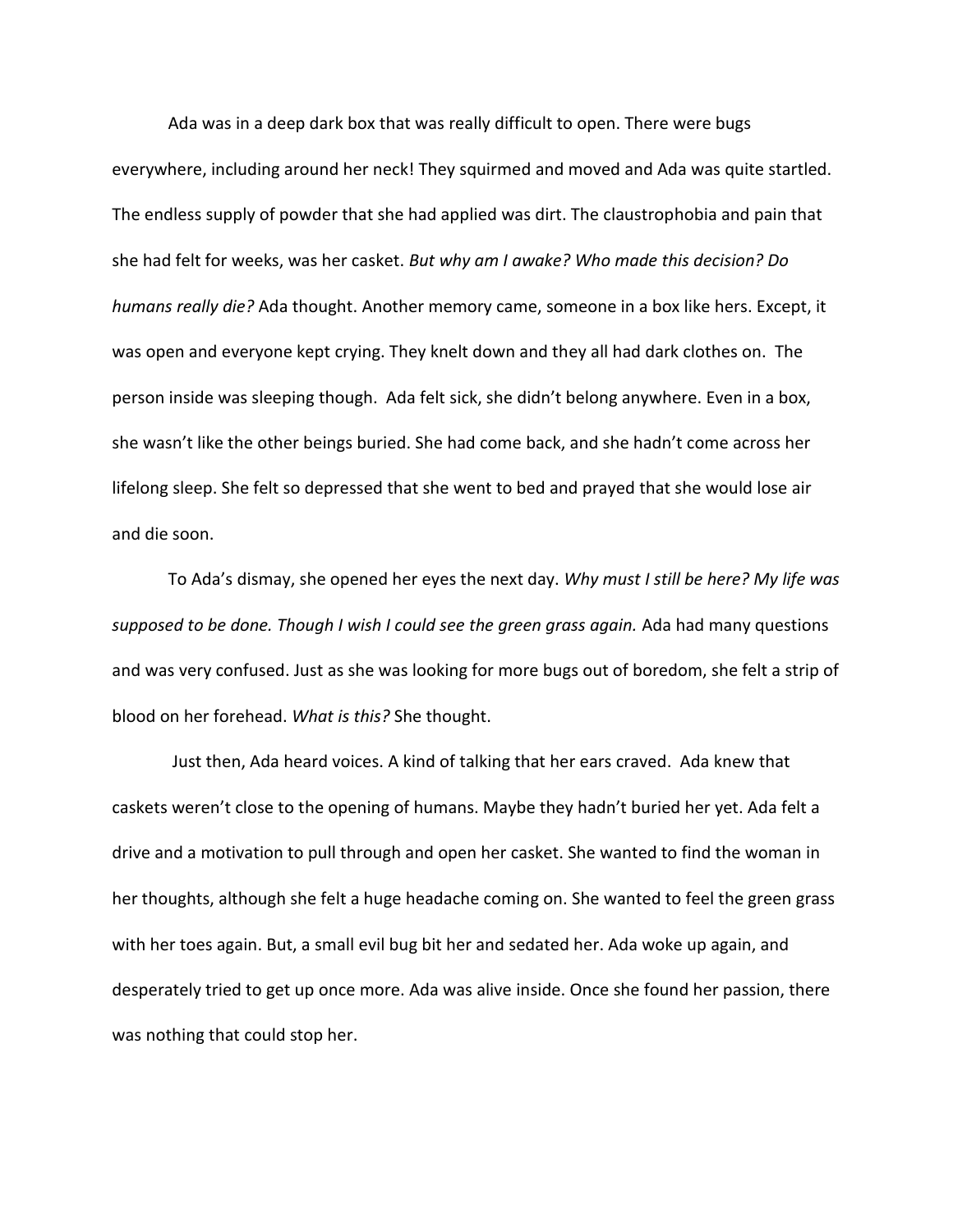*Breathe Ada, Breathe. In and out. Calm down. Gather your strength.* Ada ripped through the casket and with all of her strength, she moved the bugs away and tore the seal with her teeth.

"Why isn't the Thorazine working? We sedated her, most of her brain was removed,

how is she still alive!?" claimed the researcher.

"I think it's fascinating, '' said Al. "This kind of study will prove that humans can do anything. No matter what they may lose."

"I don't understand how a person can live like this, what makes her different?" Just then, Rich and Luke entered.

"Oh, who is this?" Luke asked.

"This is our biggest patient, Ada."

Rich then told the new intern about Ada's story:

"Ada had a very large tumor in her hippocampus when she was a newborn. Her memory was wiped out when it was decided to remove the hippocampus. But for some odd reason, she survived."

"She just showed up one day so we took her under our wing. Ada was a different child. All of her family had been buried since she was born. All 12 of her sisters and brothers were placed in the ground due to a rare neurological disease. After all the death Ada had seen, we wanted to see how she would do when she was five. Whether or not she felt a togetherness with her siblings as they were buried, or if she craved something else. With the removal of her memory, we wanted to see if there was a subconscious need to see people."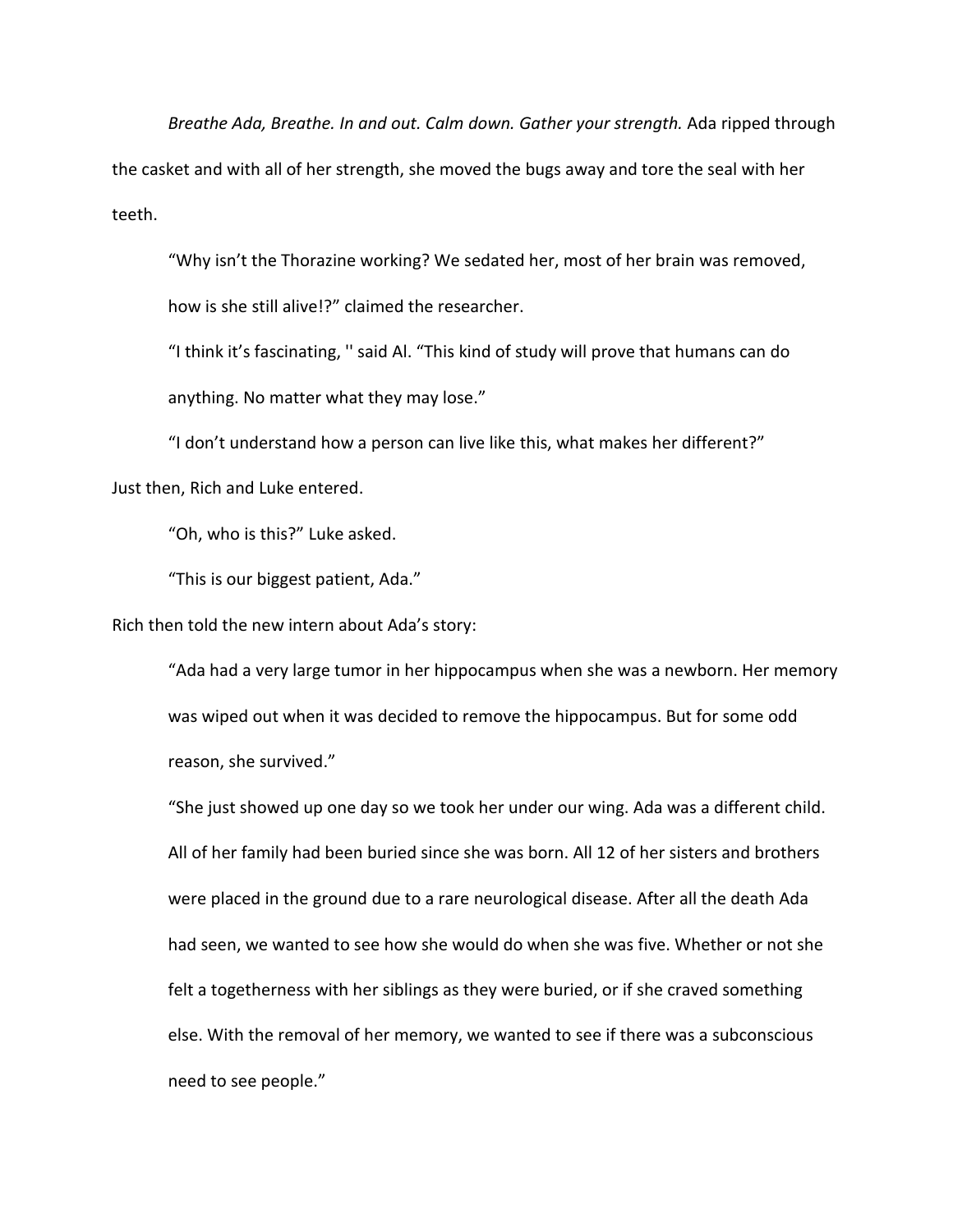"You can also see that her eyes were sealed shut. That's another part of her neurological condition." said Rich, a smug look on his face.

"Ah, you haven't seen the latest update now though, Rich" said Al.

"What do you mean, Al?"

"Her eyes are open now, and she is fighting to be free from the casket." said Al, a proud smile across his face.

"No! It couldn't be. Let me see the camera!"

Sure enough, Ada was ripping through the seal with her teeth. Grasping for freedom.

Luke was utterly shocked. He had never seen something like this before.

"Luke, go to the hallway and check out the mermaid tank"

"Okay, Rich". Luke left the room, dazed and amazed by the girl.

"Al! Why aren't you doing anything? Why haven't you sedated her?!"

"Oh yeah, she had this constant thrust of excitement. It was pretty entertaining. We tried sedating her but it didn't work. Her adrenaline levels are too high. And a couple days ago, another tumor became embedded into her amygdala. We removed it to preserve her life. We can put it back, once the tumor is removed by the neurologist." said Al calmly.

"Idiot! Why would you take that away? I need to have control here! Why didn't you consult me?!" yelled Rich.

"Well, you're not gentle with our patient. You don't appreciate her like you should. Whether you like it or not, for now, she has no fear of escaping and no anxiety. She lost the ability to be fearful with the loss of her amygdala. So now, Ada meditated and she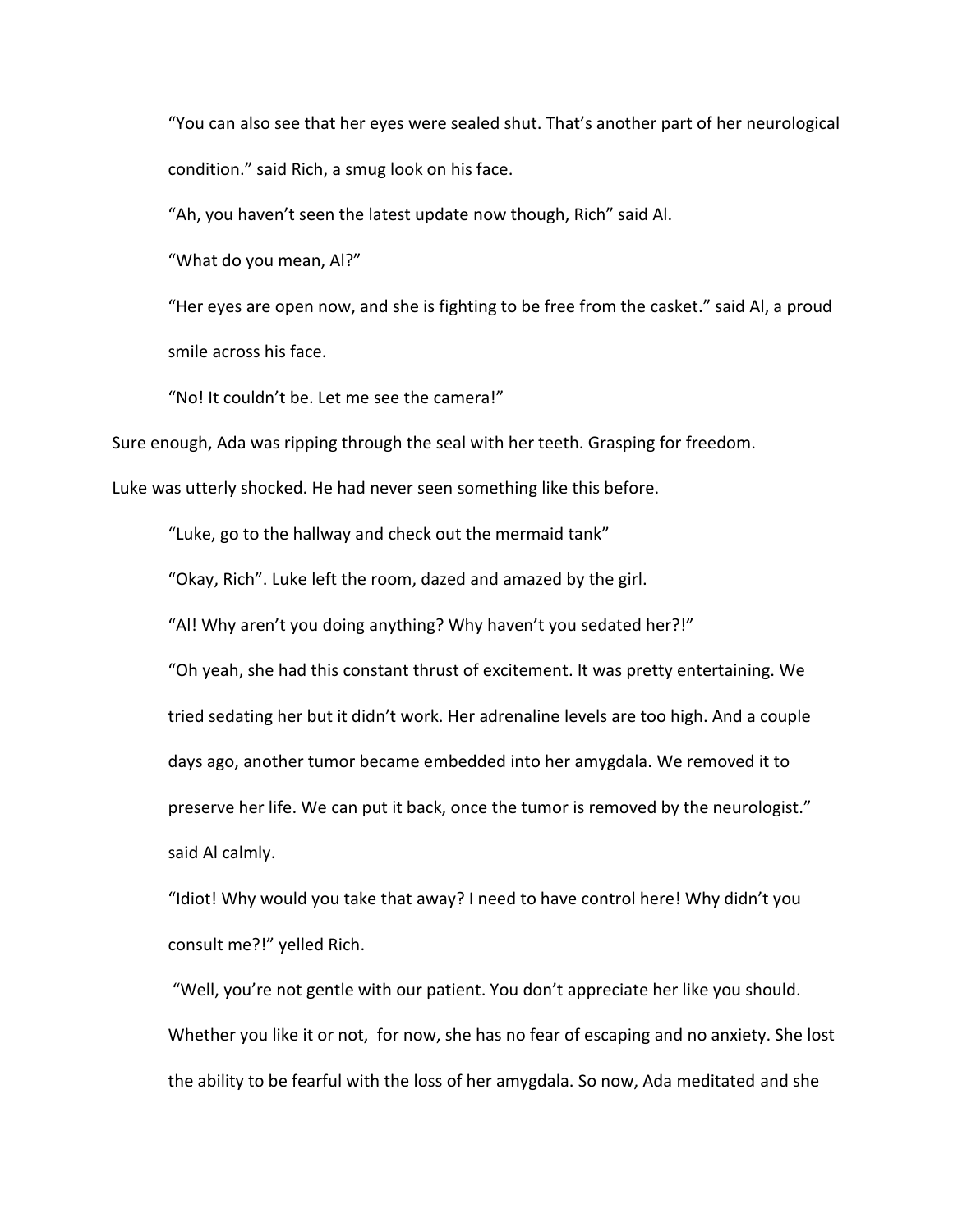cultivated her childlike growth. She is now ripping through her casket as her cerebellum revitalizes itself." said Al.

"No! This is all impossible! Where did she get this motivation from?!" Rich cried.

"Well, my records show that she got a memory back. A couple actually", said Al.

"But her hippocampus is gone!"

"Yeah I thought it was pretty fascinating too. Our little girl is finding herself!" said a proud Al.

"Oh darn. My claim is gonna get rejected."

"Are you kidding me? This little girl has the passion and drive to continue. But all you can think of is yourself?! I'm going to get her."

"Stop it Al, don't talk like that. You're not ending this experiment".

Within the ground, Ada felt her drive controlling her body. *No. It is not my time yet. I am* 

*not ready to die.* All of her nails were broken. She wouldn't stop though. But then the light came through!

Meanwhile at the clinic, Al decided to take a break from his shift to see how the amygdala was. "Hi bud, how is Ada's amygdala?"

"Hi Al, not so good. It's not quite ready. But with Ada's stats, it doesn't look like she needs one immediately. I didn't know that this was for Ada Spring. I actually have something else that's been here for her."

"Oh, and what's that?"

"A fine hippocampus. The entire tumor was removed 4 years ago."

"Oh my gosh. I have to go now. I'll be back." Al ran away to Rich's office,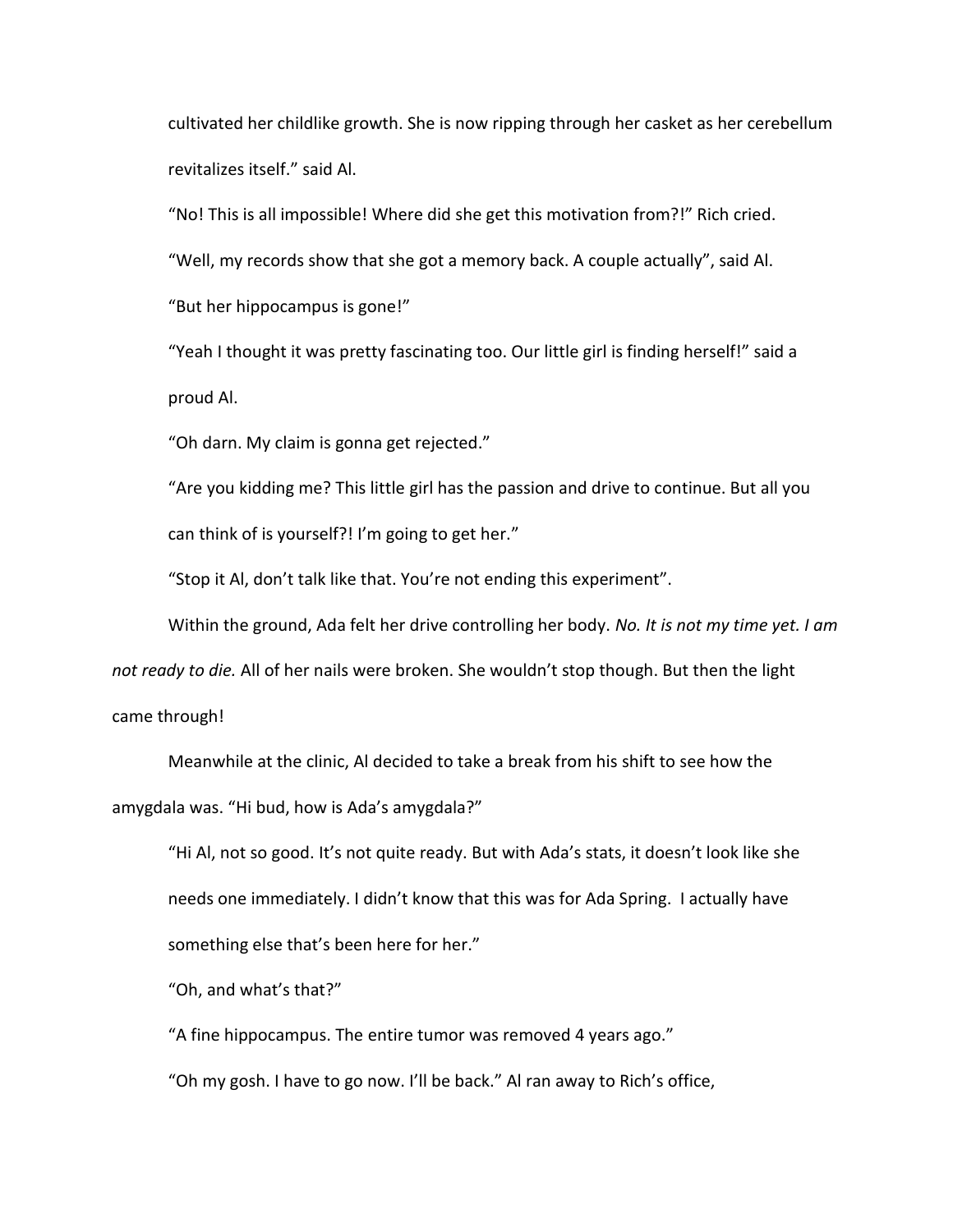"How could you!?! You LIED to me? You lied to us?! Her hippocampus is healed?!" "Oh Al come on, you'd think I'd end this experiment? It's one of my prized possessions." "You can't hold this little girl in anymore Rich! I will tell all of the media of your horrid abuse. It is time to let the subject free! You have done all you could. It's time to stop hurting her! I quit!" said an exasperated Al.

Rich sat in disbelief. But he finally let Al go. He really did love Ada and there was nothing that could stop Al. And Al knew too much.

Al went to see Ada.

"Where am I?! Where is the woman that held my hand as I walked in the grass?"

"Hello Ada. My name is Al."

"How do you know my name?!"

"I am a psychologist. You were one of my subjects for a case study on individuals passing away and purpose."

"I was supposed to pass away? Can you tell me about my past please? Can you take me to the woman? Who were the people that were surrounding the box? Can I go walk in the grass please?

"Yes Ada, but please don't be upset by what I am going to do."

"Okay, thank you Al."

"I know this stuff makes you nervous, but I would like to give you your memory back."

"Oh Al, that would mean the world to me!"

"Ada, it will be difficult and overwhelming. But you deserve to know the whole story."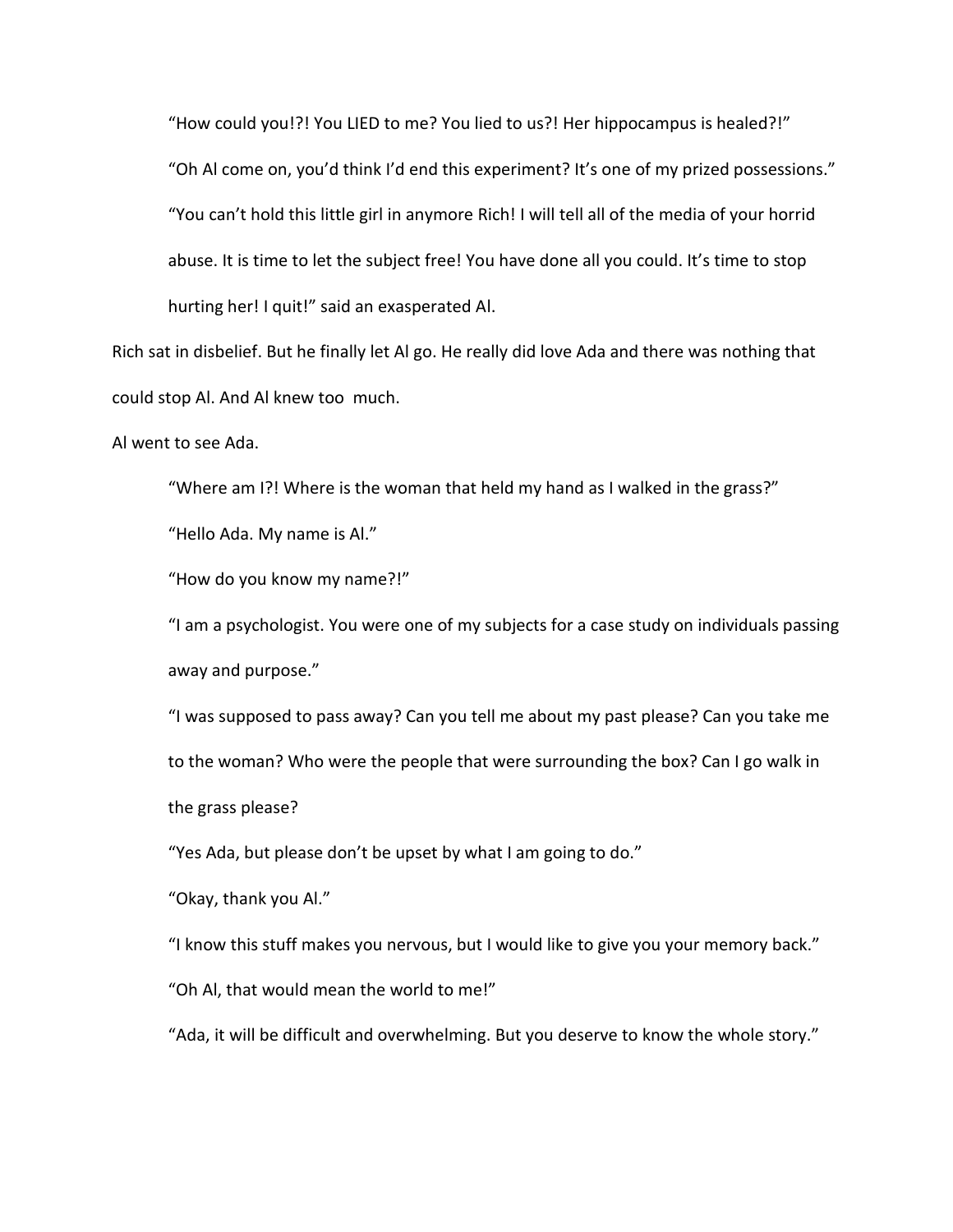Al gave her the anesthesia and she was gone. Al found her hippocampus and placed it back.

"Nothing yet Al, I don't know why." a disappointed Ada said.

"It will come, let's go walk among the grass together.

"Yes Al. Thank you."

Al then drove out to the green warm grass.

"It is so beautiful!" Ada exclaimed.

Al clasped Ada's hand and began walking barefoot in the grass.

"This will help you Ada. I know it will" said Al.

Ada crumpled to the ground. Once again, the memory came of the woman in the grass.

Wearing a summer dress with pink flowers. *Goodness she is so beautiful,* Ada thought.

"My beautiful Ada, you make my life complete."

"Oh mother, are you okay? You're crying." a little Ada said.

"It's nothing. I'm just so happy I have you".

Ada began feeling real tears. *She did love me. I was loved. This woman had given me life.* 

*This is my mother!!* 

"I want to see her! I want to see my mother! Is she on the grass? Where is she, Al?"

"Our trip isn't done yet, Ada, there's one more place," said Al.

"Okay! Will my mother be there?"

"You'll see," said Al.

And they were taken to a home that was decorated in white. It was a large place that was celebratory. They went inside and were surrounded with boxes. Then Ada's memory flashed to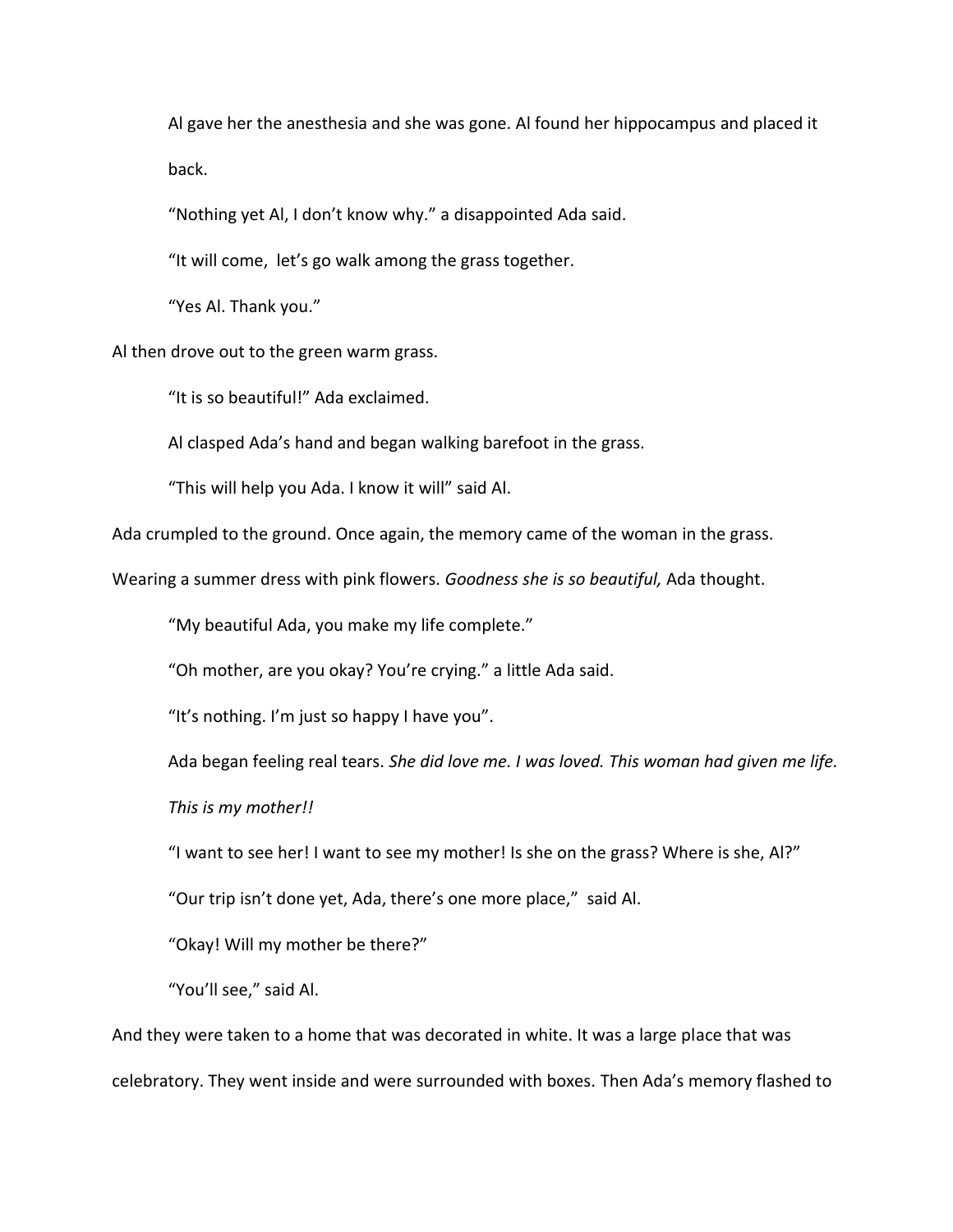the box. Within the box and the people surrounding, was the body of her mother. Her loving source that she once had, was gone. Another flash to the body of an older girl that looked like hers. Another to a young boy's body. Twelve times it happened. *My sisters and brothers. They're all gone. My mother who loved me is dead.*

Ada started crying so hard. Tears of loss. The lives that she had once cherished were washed away. How could she have forgotten this grief that held her to the ground?

"No. I wasn't ready for them to die. I didn't want them to die!"

"Oh Ada. I'm so sorry. But you mustn't forget the other memories.

They drove back to the green grass.

*I must remember more.* 

This time, the mother met more children. Ada felt another hand in her palm. Oh, how she had longed for this hand again. But now, the memory of this person dying had crowded her mind. She opened her eyes.

"Oh Al, why must this sad death cloud my memories forever?"

"Oh Ada, that is human life. We can keep remembering, but mindsets change." Ada laid on the warm green grass with Al. She was in utter awe of her life. After some time and thinking, she was happy to have seen the truth. But there was just one thing missing. Her whole life couldn't just be memories.

"Ada, I wanted to thank you," said Al.

"Why Al? What did I do?"

"Well, in my long years, I have never seen someone as special as you. You held fast to your passions and purposes. You rose out of the grave to achieve your purpose. You're